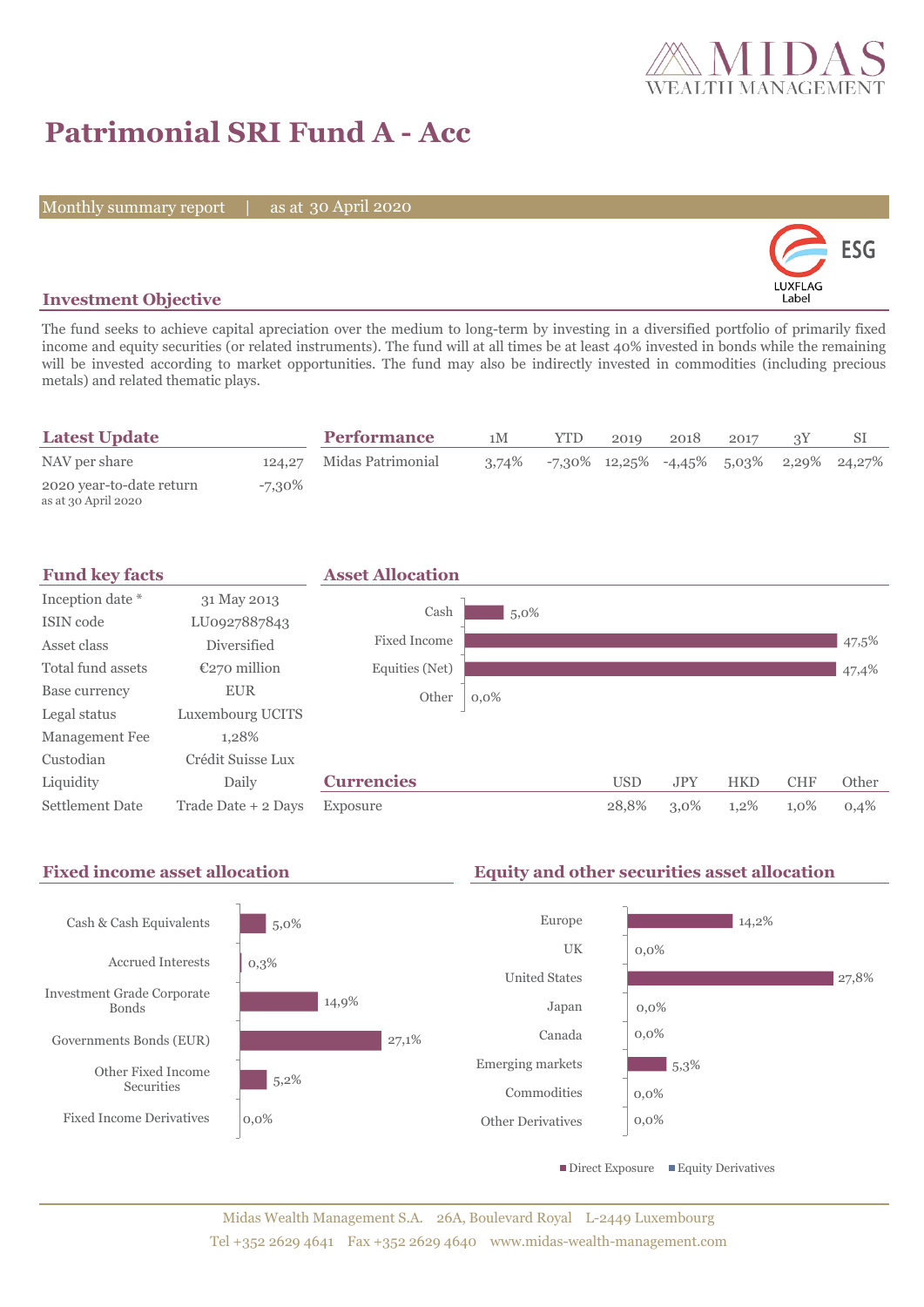

# **Patrimonial SRI Fund A - Acc**

Monthly summary report | as at 30 April 2020

| Top 10 fixed income holdings            | <b>YTM</b> | Rating | Weight | <b>Fixe</b> |
|-----------------------------------------|------------|--------|--------|-------------|
| DEUTSCHLAND REP: DBR o 08/15/29         | $-0.6%$    | AAA    | 2,4%   |             |
| ALLIANDER: ALLRNV 07/8 04/22/26         | $-0,2%$    | $AA-$  | 2,1%   |             |
| NETHERLANDS GOVT: NETHER 0 3/4 07       | $-0,5%$    | AAA    | 2,0%   |             |
| BTPS: BTPS 2 02/01/28                   | $0,9\%$    | BBB-   | 2,0%   |             |
| HELLENIC REPUBLI : GGB 4 3/8 08/01/22   | $0.3\%$    | $B+$   | 1,8%   |             |
| FRANCE O.A.T.: FRTR 2 05/25/48          | 0.4%       | AA     | 1,7%   |             |
| DEUTSCHLAND REP: DBR 11/4 08/15/48      | $-0,2%$    | AAA    | 1,6%   |             |
| EUROPEAN INVT BK : EIB o $3/8$ o7/16/25 | $-0.5%$    | AAA    | 1,4%   |             |
| AGENCE FRANCAISE : AGFRNC 0 1/8 11/1    | $-0,4%$    | AA     | 1,4%   |             |
| BTPS: BTPS 0.35 02/01/25                | 0.5%       | BBB-   | 1,3%   |             |
|                                         |            |        |        |             |

#### **The 10 fixed income rating breakdown**



| Top 10 equity holdings        | Sector                        | Weight  |
|-------------------------------|-------------------------------|---------|
| <b>ALTICE NV-A</b>            | <b>Communication Services</b> | 3,7%    |
| <b>FREY</b>                   | <b>Real Estate</b>            | 1,7%    |
| NVIDIA CORP                   | <b>Information Technology</b> | 1,3%    |
| <b>MICROSOFT CORP</b>         | <b>Information Technology</b> | 1,2%    |
| <b>APPLE INC</b>              | <b>Information Technology</b> | 1,2%    |
| <b>LVMH</b>                   | <b>Consumer Discretionary</b> | $1,2\%$ |
| <b>ALPHABET INC-CL A</b>      | <b>Communication Services</b> | 1,1%    |
| <b>MASTERCARD INC-CLASS A</b> | <b>Information Technology</b> | 1,1%    |
| ALIBABA GROUP HOLDING-SP ADR  | <b>Consumer Discretionary</b> | 1,1%    |
| VISA INC                      | <b>Information Technology</b> | 1,1%    |

## **Equity sector breakdown**

| <b>Consumer Discretionary</b> | 14,2%   |
|-------------------------------|---------|
| <b>Consumer Staples</b>       | 8,7%    |
| Energy                        | $0,0\%$ |
| Financials                    | $0.0\%$ |
| Health Care                   | 14,0%   |
| <b>Information Technology</b> | 33,2%   |
| Industrials                   | 3.5%    |
| Materials                     | $0.0\%$ |
| <b>Communication Services</b> | 14,4%   |
| Utilities                     | 4,8%    |
| <b>Real Estate</b>            | 7,2%    |





## **Thematics breakdown Top 5 funds and other holdings**

Quaero Bamboo 1,7%